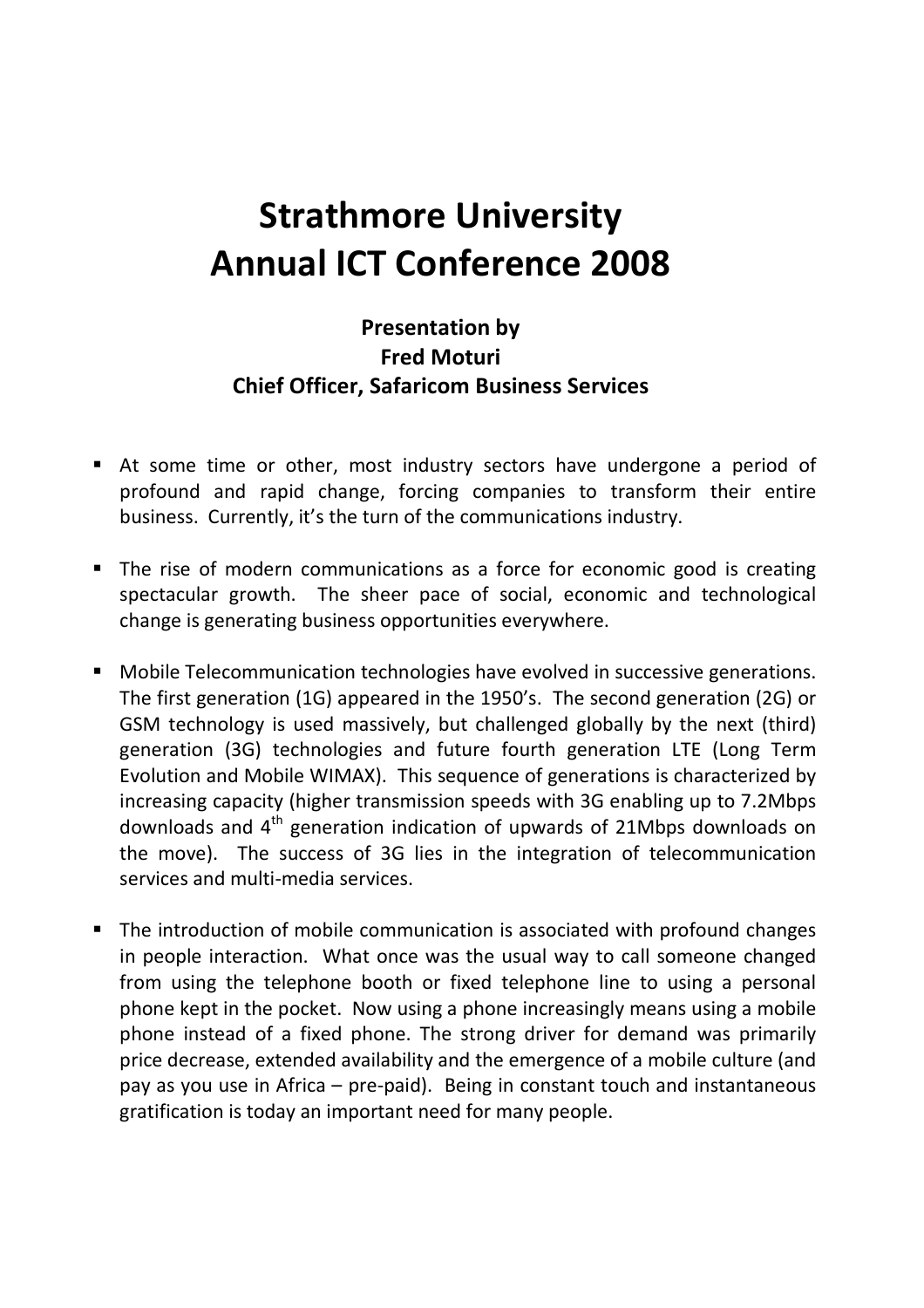- **The challenge for traditional mobile operators (voice) is increasing subscriber** base with declining average revenues per subscriber. Naturally wireless data services have emerged as a newly cultivated growth point. For fixed network operators, as fixed voice services evolve into mobile voice services, it is inevitable that these operators will enter the mobile voice and data market. ISPs and TV/broadcast operators with rich content and exclusive users have gradually realized that expanded content and more consumers using mobile communications provide a new business opportunity. They are actively entering the field of mobile data.
- The phenomenon of social networking; the convergence of telecoms and media: accelerating innovation in content and applications; hundreds of millions of new subscribers in new growth markets; and the bundling of mobile, fixed, cable and TV services are all helping to create an insatiable hunger for communications from us all. A powerful introduction into the world of mobile communication is the INTERNET. A rich source of information which needs to be accessed and / or conveyed via e-mail services.
- There are two sides to the equation  $-$  mobility and the internet. The data speeds on traditional mobile networks (2G and 2.5G – Edge) have never managed to liberate the internet. New technologies 3G / WiMAX present a superior platform to enable millions have access and take the Internet Mobile.
- It is estimated that by the year 2015 the world will have more than five billion people connected to the internet – most of them will have a mobile/portable wireless connection.
- The kind of applications and services you use now {on a desktop} also make sense on the move but it's also about convenience and connectivity. The capabilities of the technology will shape its usage. You tube is an example of a service that is becoming popular on mobile devices as networks have evolved to provide enough capacity for access.
- As the world of business demands instantaneous access to information and speedy turnaround in decisions and executions, the concept of mobile office, working from home and anytime, anywhere is driving business communication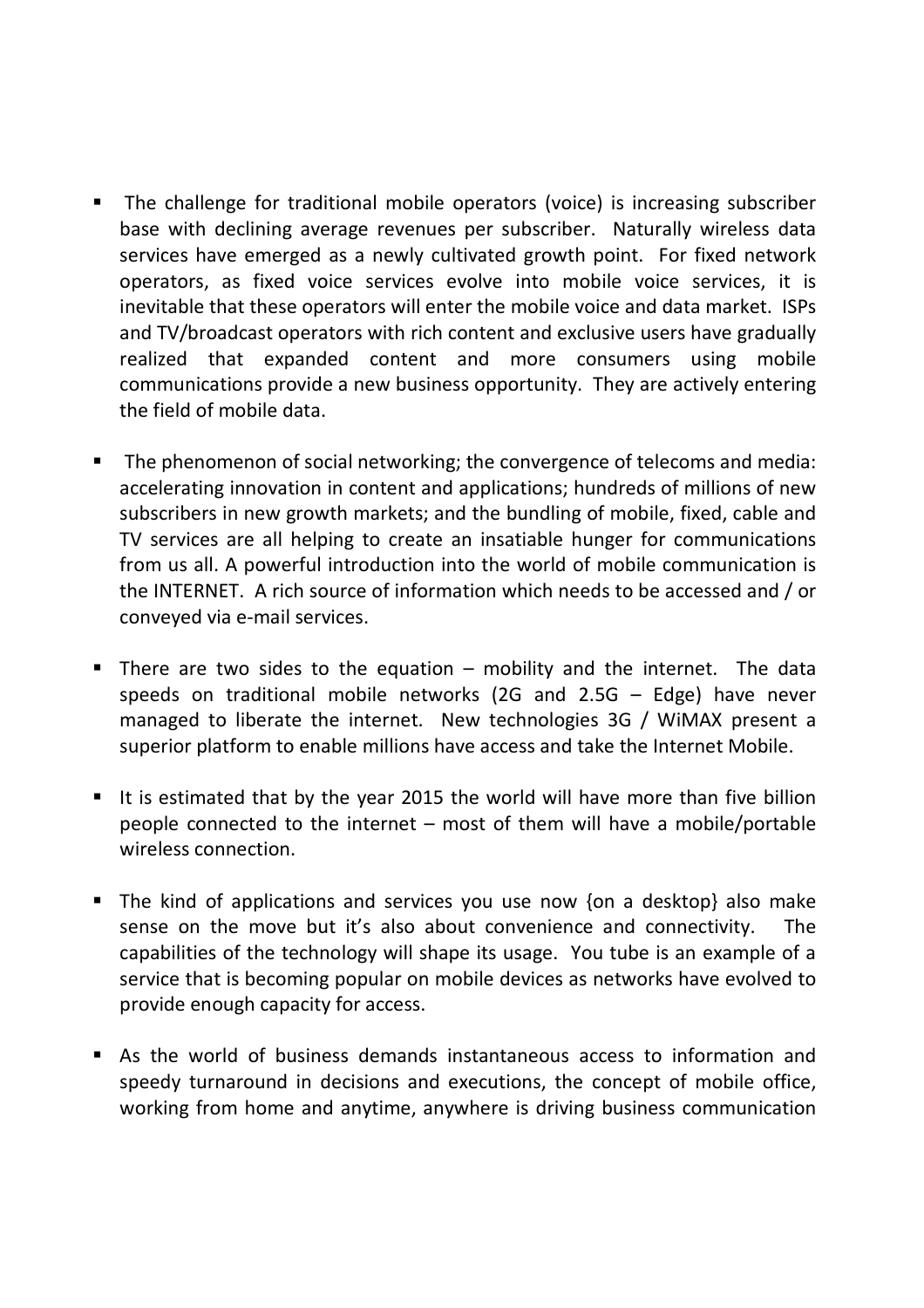to go mobile. Value added services and applications, for both consumer and business sectors, will grow significantly faster. The application packages will include **communication** (including VoIP, e-mail and other messaging); **entertainment** (including internet searching news and podcasting); and **mobile office/mobile workforce solutions** (covering VPN, intranet access, e-mail and scheduling applications).

• With existing technologies such as 3G/WIMAX this kind of development is already feasible **in Kenya**.

## **New Revenue Streams - Mobile Payments, M-banking, M-Commerce, Advertising:**

- As mobile communication evolves from basic voice, to mobile broadband, advanced multimedia applications such as video on demand, more advanced forms of payment will be required. In some advanced markets, such as Japan and Korea, and Kenya (**through M-Pesa**) mobile payments have already developed into systems which are more akin to "bricks and motar" world credit cards.
- While a mobile or portable devise may not necessarily have the same large screen form factor as a TV, it has the key advantage of being permanently switched on and always being accessible.
- Advertising revenue will start later but will show the fastest growth of the new revenue streams. Chief amongst these assumptions is the move towards convergence, which is likely to continue, causing the fixed and mobile telecoms segments to merge to enable new integrated services. Similarly, there is a continuing trend for the telecoms industry (fixed and mobile) to merge with media (notably broadcasting) to support the introduction of new services, application and content across multiple networks.